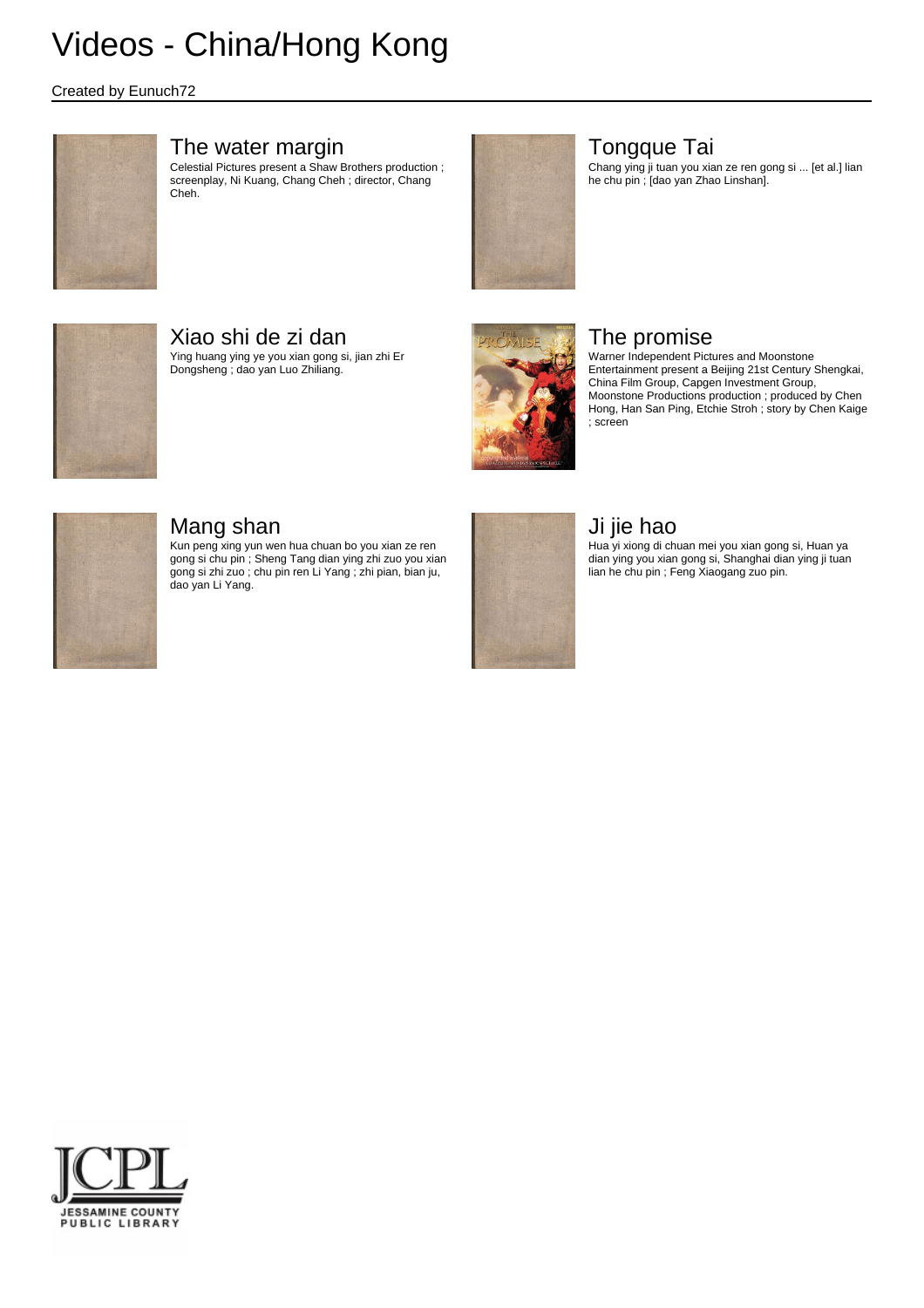Created by Eunuch72



### Na xie nian wo men yi qi zhui de nèu hai Dao yan, bian ju jiu ba dao.



## Da zui xia

Shao shi zhi pian chang chu pin ; jian zhi Shao Yifu ; bian ju Jin Quan ; bian ju zhu dao Er Yang ; dao yang Jin Quan.



Gu xing jian jian zhi Yang Jingquan.



Qin song dao yan Zhou Xiaowen.



### Huo zhe

ERA International (HK) Ltd. ; in association with Shanghai Film Studios ; producer, Chiu Fusheng ; script, Yu Hua, Lu Wei ; screenplay, Lu Wei ; director, Zhang Yimou.



# Qian li zou dan qi

Beijing New Pictures Film Co. ; EDKO Film Ltd. ; Elite Group Entertainment ; Gilla Company ; Toho Company ; Zhang Yimou Studio ; produced by Yimou Zhang ; written by Yimou Zhang, Jingzhi Zou ; directed by Zhang Yimou.

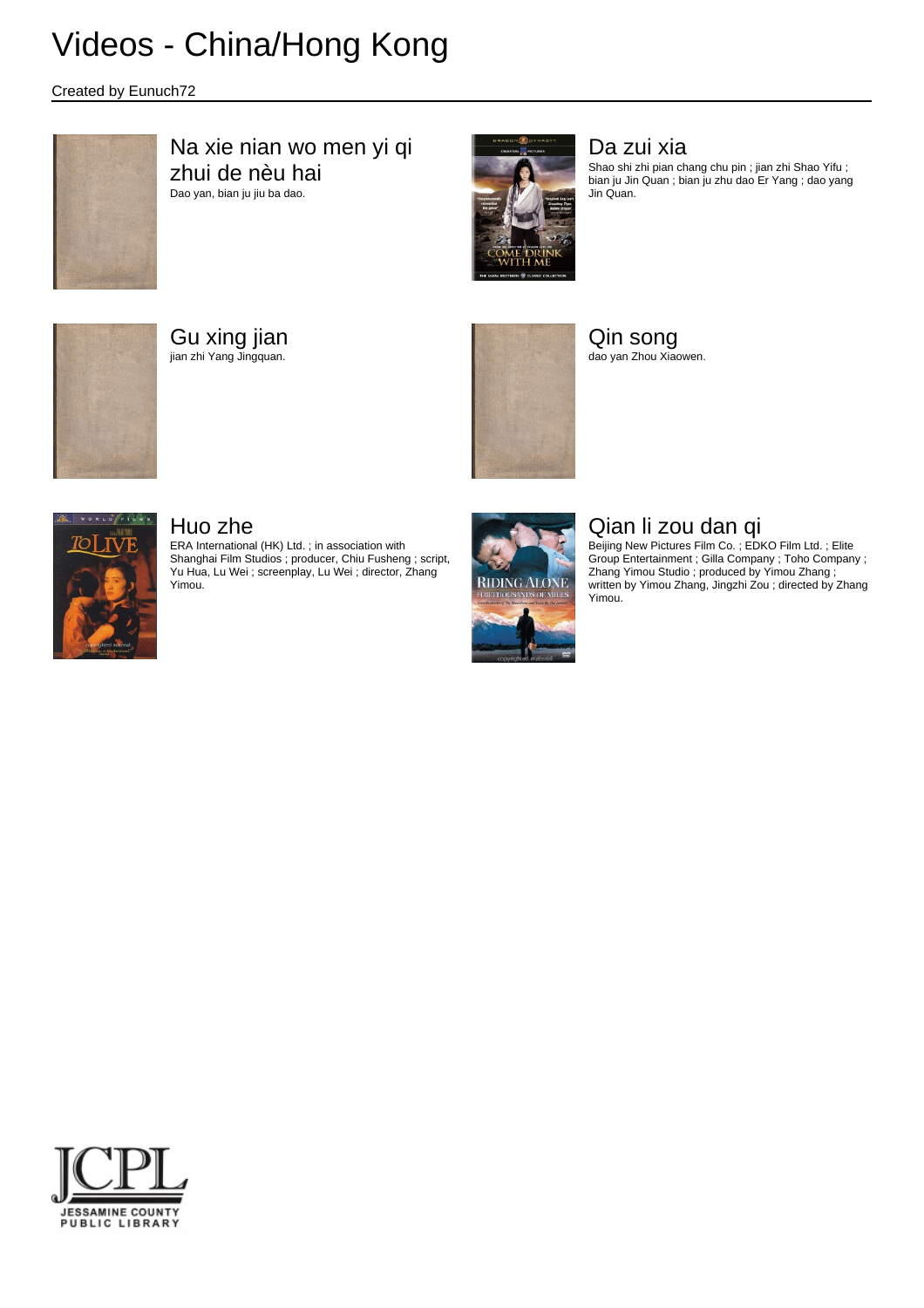#### Created by Eunuch72



## Shu jian en chou lu

dao yan Tan Youye, He Zhenhua.



### Have sword, will travel

Logic7 ; Celestial Pictures presents a Shaw Brothers production ; production supervised by Runme Shaw ; screenplay, Ni Kuang ; director, Chang Cheh.



# San qiang pai an jing qi

Beijing xin hua mian ying ye you xian gong si, Huan qiu dian ying (2009) huo ban you xian gong si chu ban ; jian zhi/chu pin ren Zhang Weiping, Jiang Zhiqiang, Gu Hao ; bian ju Xu Zhengchao, Shi Jianquan ; dao yan Zhang Yimo.



# Shi jie

Shanghai dian ying ji tuan gong si, Shanghai dian ying zhi pian chang ; Xing hui you xian gong si, Xianggang ; chu pin ren, Ren Zhonglun, Zhou Qiang ; jian zhi, Xu Pengle, Wang Tianyun, Song Jing ; bian ju dao yan, Jia Zhangke ; Jia Zhangke zuo pin.



# Unknown pleasures

Office Kitano, Lumen Films, E-Pictures present a T-Mark, Inc., Hu Tong Communication production in association with Bitters End, a film by Jia Zhang-ke ; producers, Shozo Ichiyama, Li Kit-ming ; director/scriptwriter, Jia Zhang-ke.



## Se, jie

Haishang Films presents, in association with Focus Features... [et al.] ; directed by Ang Lee ; screenplay by Wang Hui Ling and James Schamus ; produced by Bill Kong, Ang Lee, James Shamus.

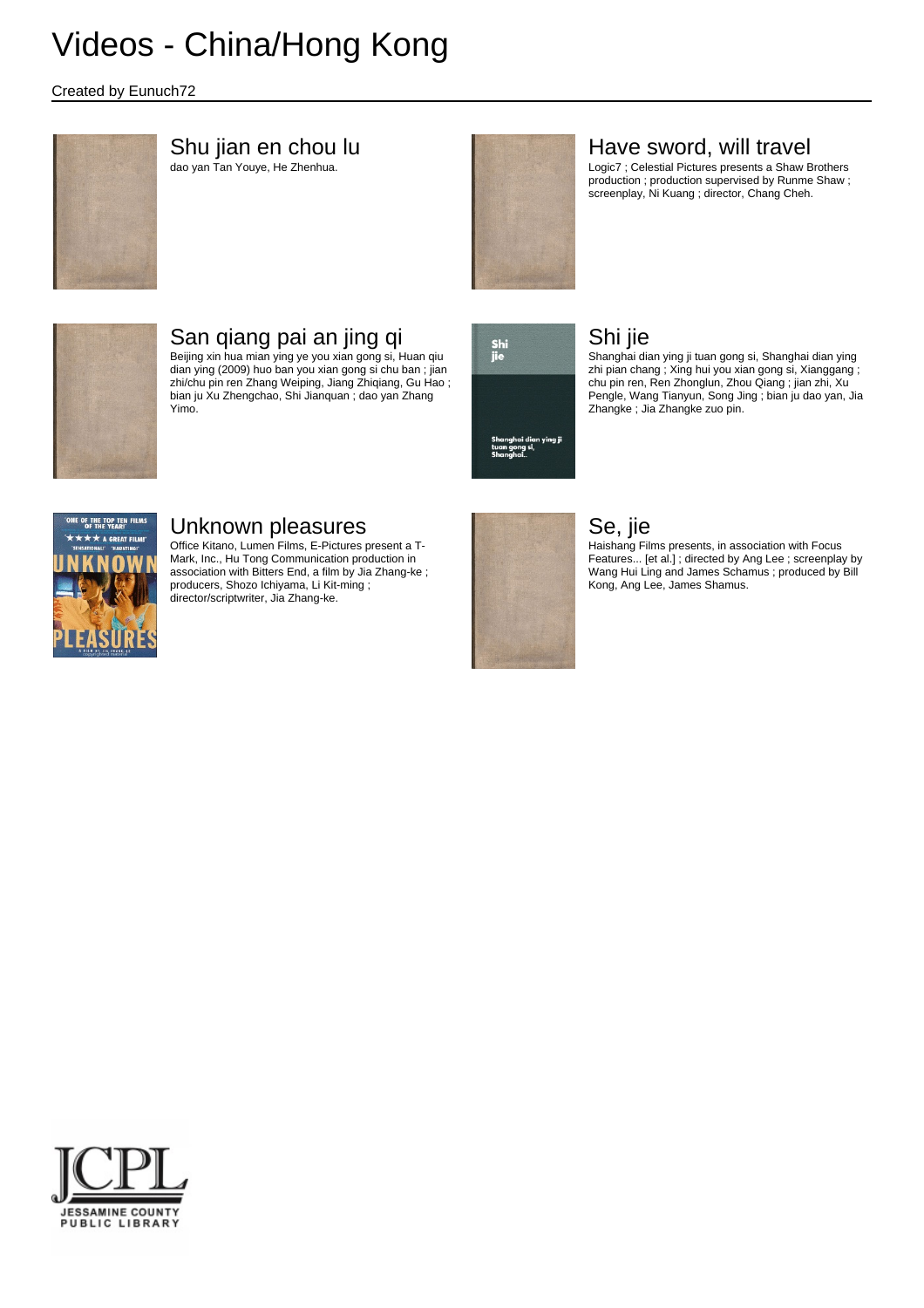#### Created by Eunuch72



### Still life

Jia Zhang-Ke, director.



## Rou dao long hu bang

Yi bai nian dian ying you xian gong si chu pin ; Zhongguo xing rong yu fa xing ; jian zhi, dao yan, Du Qifeng ; bian ju, You Naihai, Ye Tiancheng, Ou Jian'er.



## Shen diao xia lu.

jian zhi, Xiao Sheng ; bian ju, Wei Jiahui ; bian dao, Xiao Xianhui ; Dian shi guang bo you xian gong si.



# Di su xi ju

Tai yang yu le wen hua you xian gong si chu pin ; Zheng zai dian ying zhi zuo you xian gong si she zhi ; bian ju Peng Haoxiang, Lin Chaorong, Lu Yixin ; yuan chuang gu shi jian zhi dao yan Peng Haoxiang.



## Pi li shi jie

Shao shi xiong di (Xianggang) you xian gong si Shao shi zhi pian chang chu pin ; zhi pian Huang Jiaxi ; jian zhi Fang Yihua ; bian ju dao yan Liu Jialiang.



# Ye Wen

Dong fang dian ying fa xing you xian gong si, Shi dai jin dian chuan mei you xian gong si lian he chu pin ; Dong fang dian ying chu pin you xian gong si zhi zuo ; jian zhi Huang Baiming ; dao yan Ye Weixin.